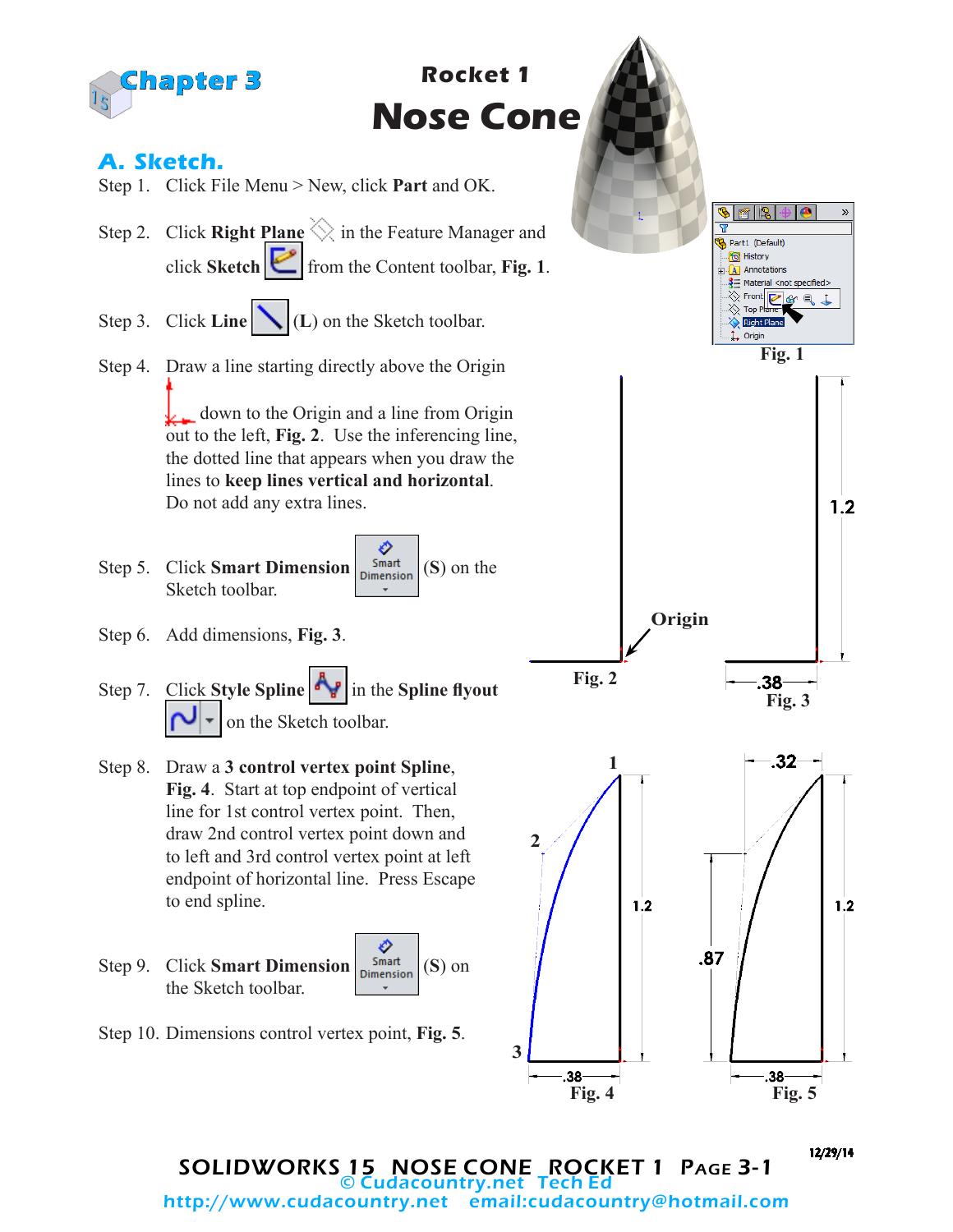## **B. Revolve.**



- Step 1. Click File Menu > Save As.
- Step 2. Key-in **NOSE CONE** for filename and press ENTER.

## **D. Shell.**

- Step 1. Rotate view to view **underside of Nose Cone** as shown in **Fig. 9**. To rotate view, hold down middle mouse button (wheel) and drag.
- Step 2. Click **Shell C** shell on the Features toolbar. **Bottom** Step 3. In the Shell Property Manager set: **face** under Parameters, **Fig. 8** Shell1 Ŋ  $\mathbb{X}$ **Distance \*D1** .02 Parameters  $\hat{z}$ check **Show preview**  $\frac{1}{\sqrt{D}}$  0.02in  $\frac{1}{|x|}$ in the face to remove box click **bottom face**, **Fig. 9** click OK  $\mathcal{N}$ . **Fig. 9** Shell outward **▽** Show preview Step 4. Save. Use **Ctrl-S**. **Fig. 8**

**Fig. 10**